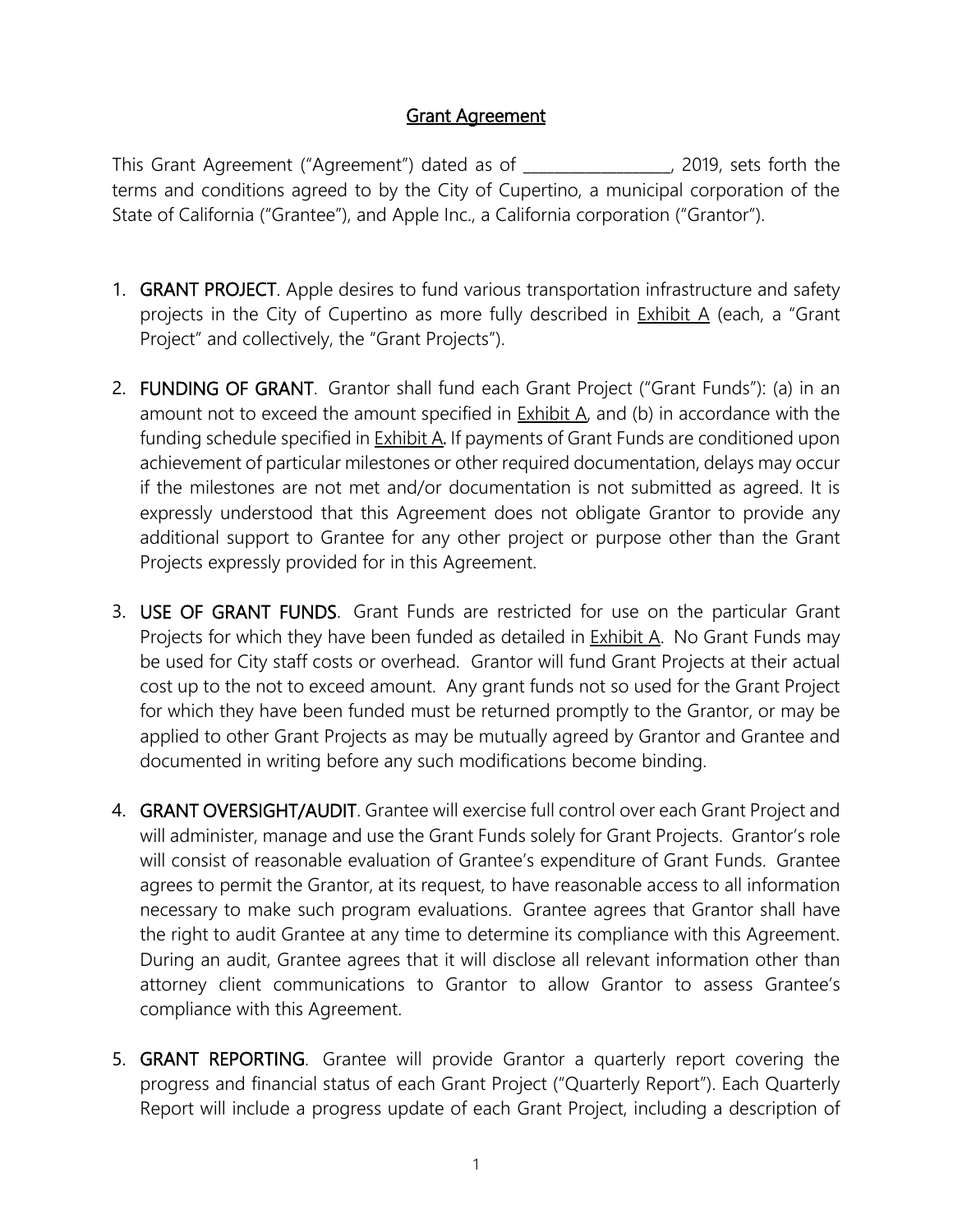activities performed to date, challenges encountered (if any), and plans for the next quarterly reporting period. The financial reporting portion of each Quarterly Report will include a summary of expenses against the budget for each Grant Project and any remaining balance. Upon request, Grantee will provide Grantor with informal program updates. For each completed Grant Project, Grantee will include a final accounting of how the Grant Funds were spent as compared to the applicable budget.

- 6. RELATED PARTIES. Grantee agrees that its staff, elected officials, agents, employees and contractors (or any related party) will not receive any financial benefit as a result of this Agreement.
- 7. NO WARRANTY. Grantor makes no representations or warranties about the quality, sufficiency or legal compliance of any Grant Project, including, without limitation, any plans or specifications for any Grant Project. Each Grant Project shall at all times be deemed to be a Grantee project and Grantor shall have no obligation to design, construct, maintain, repair or replace any portion of any Grant Project.
- 8. INDEMNIFICATION AND HOLD HARMLESS. Grantor shall not be liable for any acts or omissions in approving, reviewing, checking, correcting, constructing or modifying any Grant Project or any related specifications. In consideration of Grantor proving the Grant Funding, Grantee agrees to indemnify, hold harmless, release and forever discharge Grantor, its officers, agents, employees, contractors and affiliates from and against any and all judgments, actions, claims, suits, losses, damages, and expenses resulting from, related to or in any way connected with this Agreement, including, without limitation, any claims, actions, or demands arising out of the design, construction, maintenance and operation of any Grant Project. This indemnification obligation shall survive any termination of this Agreement.
- 9. TERMINATION. Either party may terminate this Agreement following a breach of a material provision of this Agreement, whether by action or inaction, which continues and is not remedied within thirty (30) days after the non-breaching party has given notice specifying the breach. Grantor may also terminate this Agreement at any time following Grantee's adoption of new fees or taxes that apply at different rates and/or amounts depending on the revenue or employee count of the business or property owner or that would have a disproportionate effect on Grantor. Grantor shall have no obligation to make any additional payments or provide any of the other benefits set forth in this Agreement following termination.
- 10. EQUITABLE RELIEF. Grantee agrees that Grantor will have the right to seek and obtain immediate injunctive relief to enforce obligations under this Agreement in addition to any other rights and remedies it may have.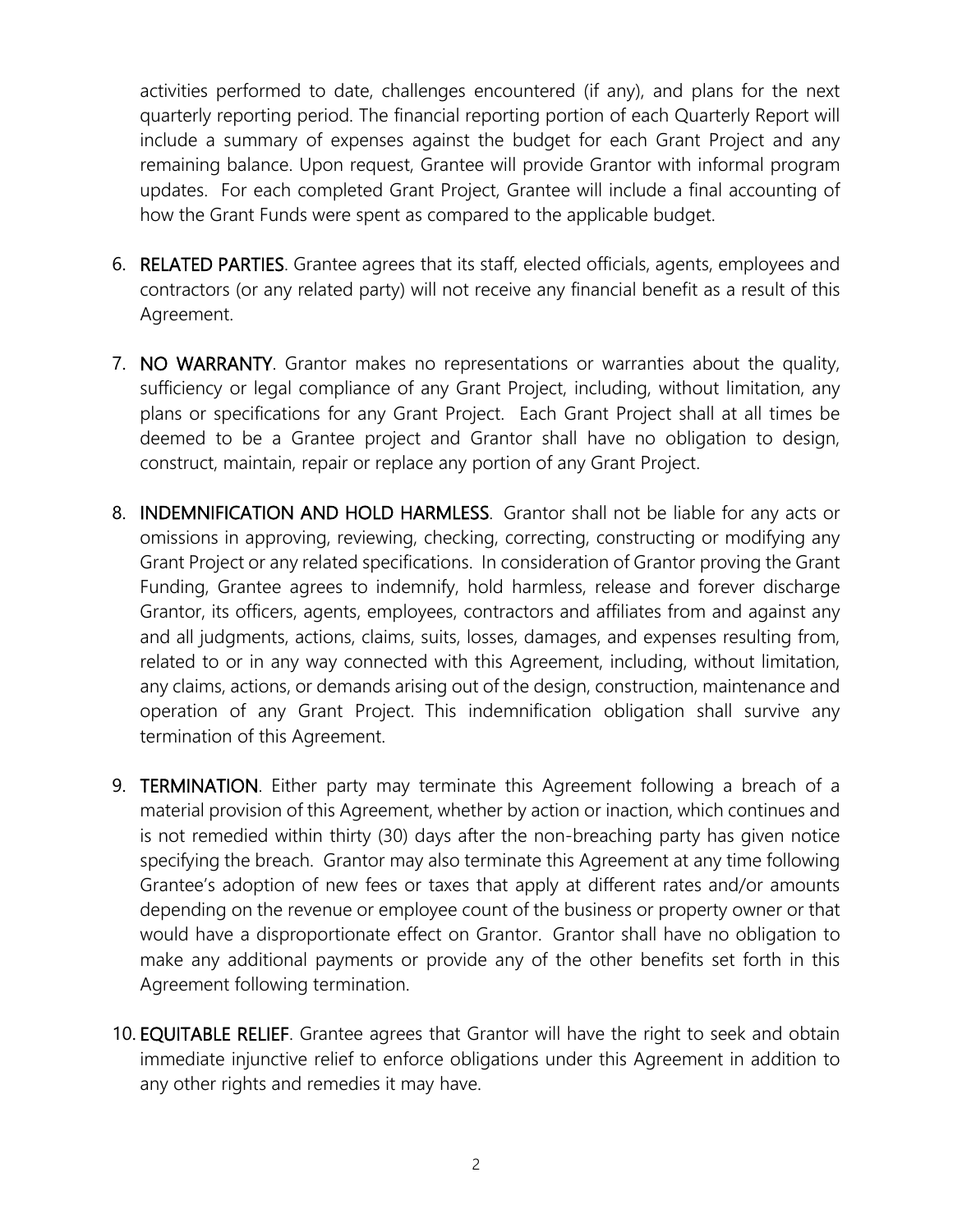- 11. NO ASSIGNMENT. This Agreement may not be assigned by Grantee by any means, including without limitation, by operation of law or merger. Any attempted assignment of this Agreement by Grantee in violation of this section will be void.
- 12. PUBLICITY. Grantee will not use (or permit its personnel to use) Grantor trademarks, service marks, trade names, logos or other commercial or product designations for any purpose without the express prior written approval of Grantor.
- 13. GRANT RECORDS. Grantee agrees to maintain records of receipts and expenditures and make its books and records available to Grantor at reasonable times upon its request, which shall be adequate to identify the use of the funds in compliance with this Agreement. Such records shall be retained for a period of at least four (4) years after the completion of the use of the payments received from Grantor.
- 14. REQUIRED NOTIFICATION. Any notices delivered pursuant to this Agreement and all other communications shall be in writing and shall be given to the appropriate party at the address set forth below or at such other designation as from time to time may be specified hereunder. All notices and other communications shall be deemed given: (a) upon personal delivery to the appropriate address; (b) three (3) business days after the date of mailing if sent by certified or registered mail; or (c) one (1) business day after the date of deposit with a commercial courier service offering next business day service with confirmation of delivery. Notices and other communications shall be addressed as follows (or to such other address as a party designates in writing from time to time):

| To Grantor:         | To Grantee:                |
|---------------------|----------------------------|
| Apple Inc.          | City of Cupertino          |
| One Apple Park Way  | [address]                  |
| Cupertino, CA 95014 | $[city]$ , $[state]$ [zip] |
| Attention:          | Attention:                 |
| Phone:              | Phone:                     |
| Email:              | Email:                     |

- 15. GOVERNING LAW. All questions of law which may arise in the administration of this Agreement shall be determined in accordance with the laws of State of California.
- 16. MODIFICATION. This Agreement sets forth all of the terms of this grant and replaces all prior understandings and agreements. This Agreement may only be changed or modified with the express written consent of the Grantor and Grantee.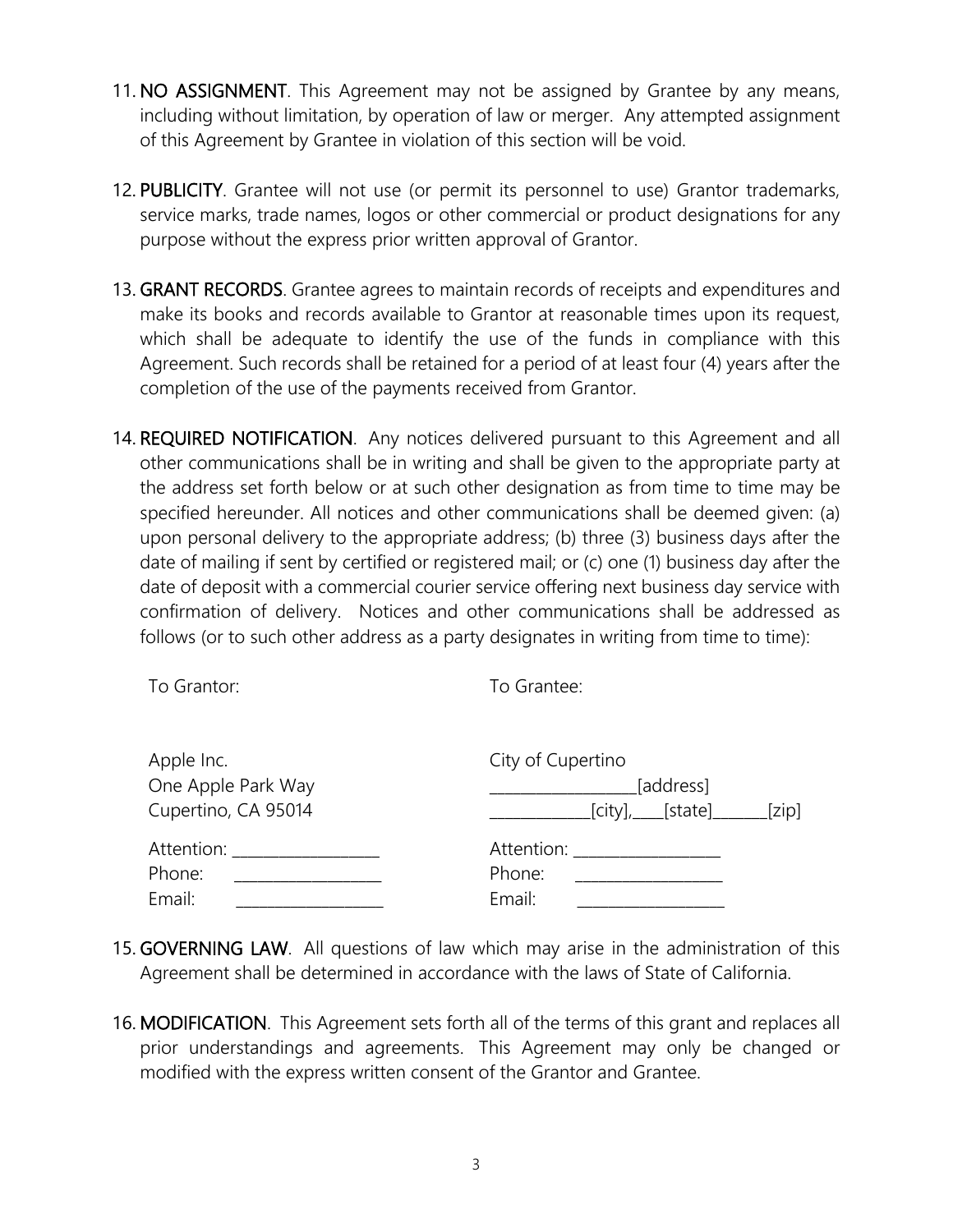Each signatory to this Agreement represents and warrants that he or she possesses all necessary capacity and authority to act for, sign and bind the party on whose behalf he or she is signing this Agreement.

IN WITNESS WHEREOF, Grantee and Grantor have signed this Agreement.

Grantee: City of Cupertino Grantor: Apple Inc. By: \_\_\_\_\_\_\_\_\_\_\_\_\_\_\_\_\_\_\_\_\_\_\_\_\_\_\_\_\_\_\_\_\_ Name:\_\_\_\_\_\_\_\_\_\_\_\_\_\_\_\_\_\_\_\_\_\_\_\_\_\_\_\_\_\_\_ Title: \_\_\_\_\_\_\_\_\_\_\_\_\_\_\_\_\_\_\_\_\_\_\_\_\_\_\_\_\_\_\_\_ By: \_\_\_\_\_\_\_\_\_\_\_\_\_\_\_\_\_\_\_\_\_\_\_\_\_\_\_\_\_\_\_\_\_ Name:\_\_\_\_\_\_\_\_\_\_\_\_\_\_\_\_\_\_\_\_\_\_\_\_\_\_\_\_\_\_\_ Title: \_\_\_\_\_\_\_\_\_\_\_\_\_\_\_\_\_\_\_\_\_\_\_\_\_\_\_\_\_\_\_

APPROVED AS TO FORM:

HEATHER M. MINER Cupertino City Attorney

\_\_\_\_\_\_\_\_\_\_\_\_\_\_\_\_\_\_\_\_\_\_\_\_\_\_\_\_\_\_\_\_\_

\_\_\_\_\_\_\_\_\_\_\_\_\_\_\_\_\_\_\_\_\_\_\_\_\_\_\_\_\_\_\_\_\_

ATTEST:

GRACE SCHMIDT City Clerk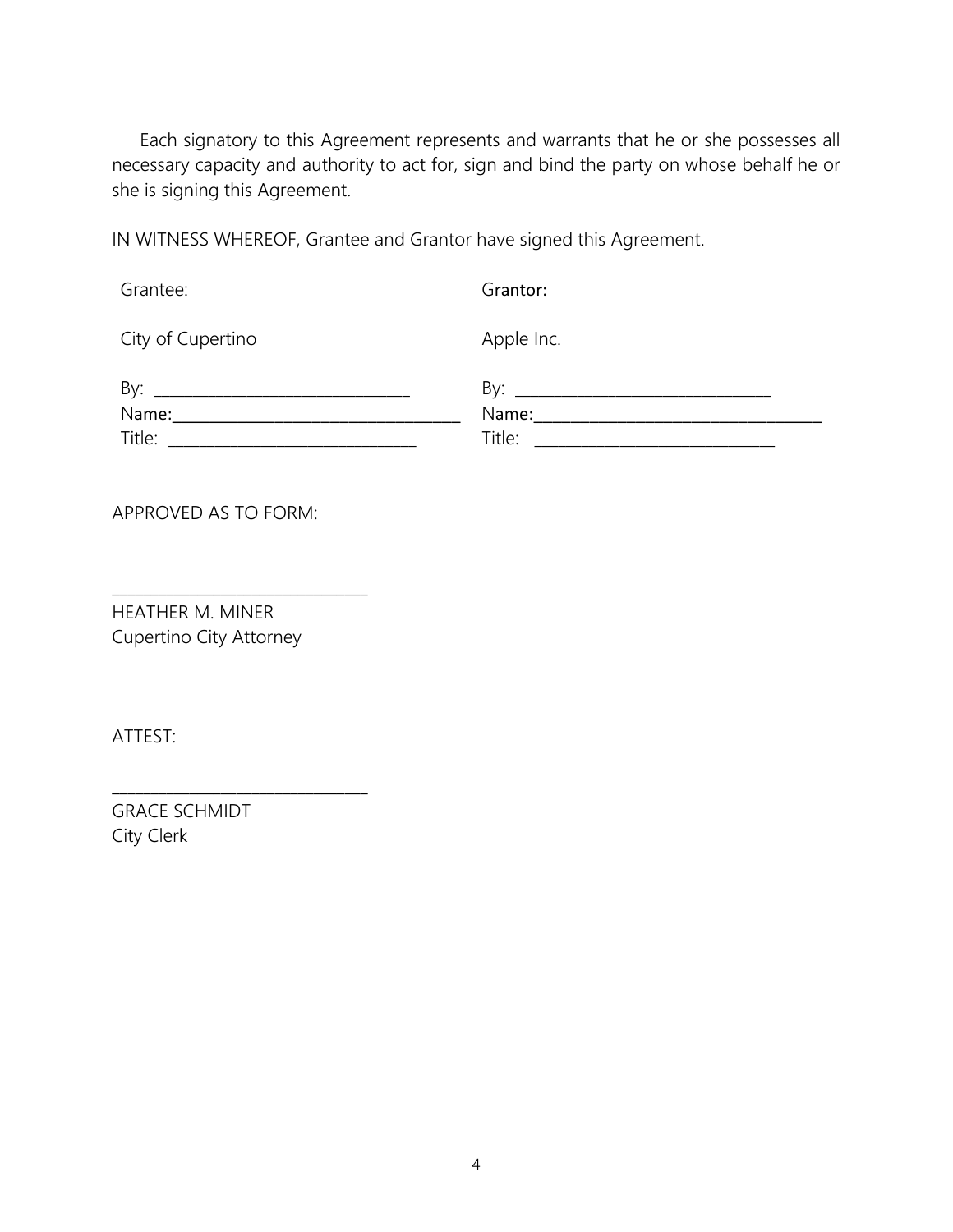| <b>Project Name</b>                                    | Description                                                                                                                              | Not to Exceed Amount | <b>Funding Schedule</b> |
|--------------------------------------------------------|------------------------------------------------------------------------------------------------------------------------------------------|----------------------|-------------------------|
| McClellan Rd<br>Protected Bikeway                      | Phase II: Construction of<br>separated bikeway from<br>Bryne Ave to Imperial Ave                                                         | \$1,000,000          | Funding Schedule 1*     |
| McClellan Rd<br>Protected Bikeway                      | Phase III: Construction of<br>separated bikeway from<br>Stelling Rd to Torre Ave                                                         | \$1,000,000          | Funding Schedule 1      |
| Junipero Serra Trail                                   | <b>Construction Design</b>                                                                                                               | \$1,800,000          | Funding Schedule 1      |
| <b>Bubb Road Project</b>                               | Planning/Design: Class IV<br>bike lanes, sidewalks,<br>pedestrian refuges,<br>enhanced striping etc.                                     | \$136,590            | Funding Schedule 1      |
| <b>Bubb Road Project</b>                               | Construction &<br>Contingency                                                                                                            | \$1,843,965          | Funding Schedule 1      |
| Mary Ave Protected Bikeway                             | New concept: two-way on<br>street bikeway/cycletrack<br>from Stevens Creek Blvd. to<br>Mary Ave Bike/Ped bridge.                         | \$165,000            | Funding Schedule 1      |
| McClellan Rd Sidewalk<br>Improvements                  | Design<br>&<br>construct<br>sidewalk<br>improvements<br>between Orange Avenue<br>and San Leandro Avenue.                                 | \$2,035,000          | Funding Schedule 1      |
| McClellan Rd Sidewalk<br>Installation                  | Design<br>&<br>construct<br>approximately<br>650 LF of<br>sidewalk on the north side<br>of McClellan between HWY<br>85 and Rose Blossom. | \$430,000            | Funding Schedule 1      |
| De Anza Blvd/McClellan<br>Pacifica Signal Modification | Traffic signal upgrades.                                                                                                                 | \$160,000            | Funding Schedule 1      |

\*Note - Funding Schedule 1 is defined at the end of this Exhibit A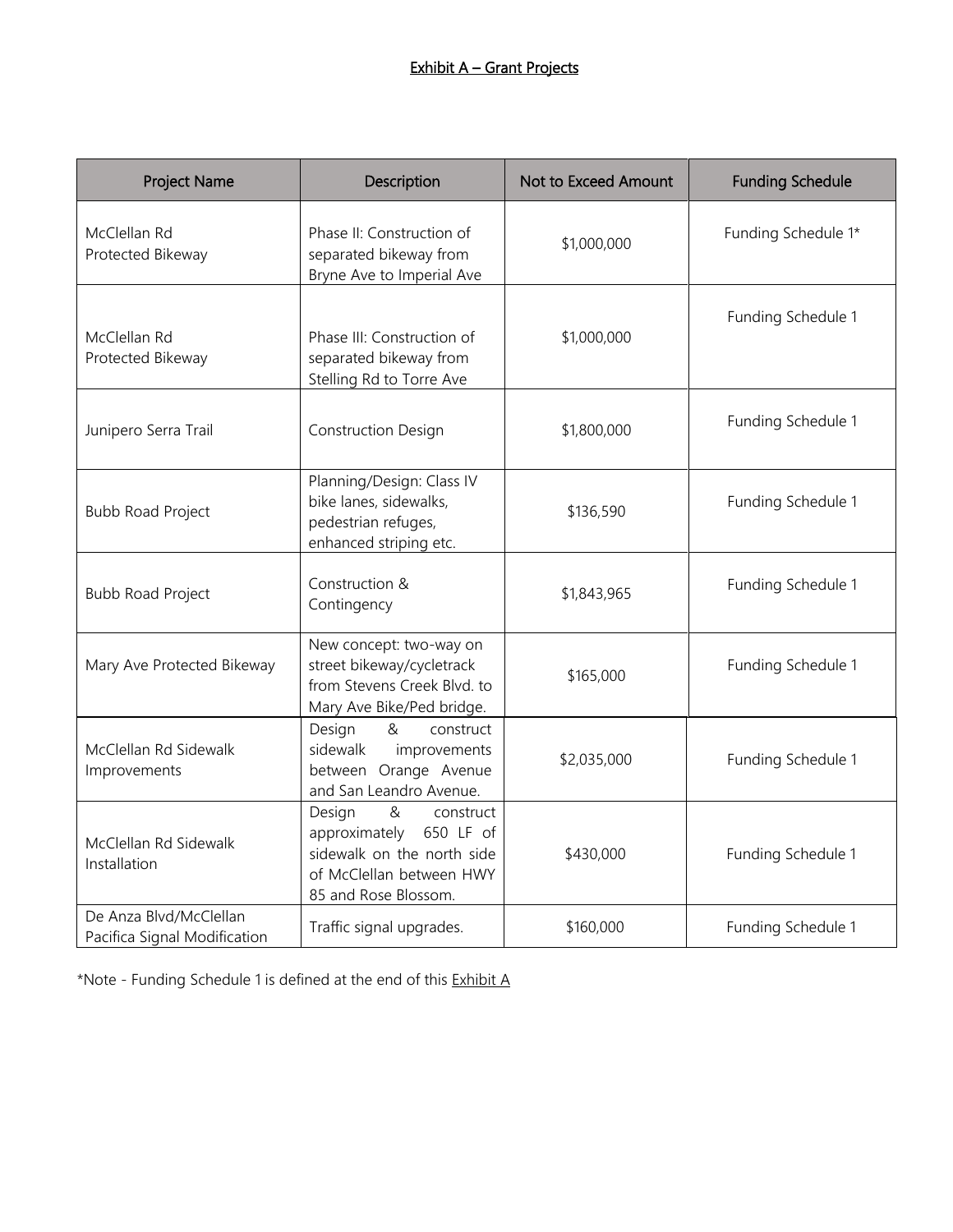#### Exhibit A - Grant Projects

#### School Walk + Safety Projects

### Abraham Lincoln Elementary School/Monta Vista High School

| <b>Grant Project</b>                                                   | Description                                                                                                                                                                             | Schedule            |
|------------------------------------------------------------------------|-----------------------------------------------------------------------------------------------------------------------------------------------------------------------------------------|---------------------|
| Bryne Ave @ McClellan Road                                             | Add advance yield lines. Construct curb ramp<br>and sidewalk in NW corner. Study sight lines<br>and consider additional advance warning<br>stencils if crosswalk is obstructed by slope | Funding Schedule 2* |
| McClellan Road at Orange Ave                                           | Add advance yield lines (may require re-striping<br>of KEEP CLEAR stencil). Review signal length and<br>consider retiming or replacing with RRFB                                        | Funding Schedule 2  |
| Lincoln Elementary Uncontrolled<br>Crosswalk                           | Review signal length and consider retiming or<br>replacing beacons with RRFB                                                                                                            | Funding Schedule 2  |
| McClellan Road at Imperial Avenue                                      | Implement high-visibility crosswalk in the<br>eastern leg of the intersection with Assembly B<br>& D signage                                                                            | Funding Schedule 2  |
| Widen sidewalk on west side Fort<br>Baker Drive between Presidio Drive | Sidewalk widening (additional width 5'),<br>retaining wall, and fence relocation                                                                                                        | Funding Schedule 2  |
| Hyannisport Dr at Fort Baker Drive                                     | Reconstruct intersection to close slip lane onto<br>Fort Baker Drive                                                                                                                    | Funding Schedule 2  |

### Sam H. Lawson Middle School

| <b>Grant Project</b>                | Description                                                                                                                                                                        | <b>Funding Schedule</b> |
|-------------------------------------|------------------------------------------------------------------------------------------------------------------------------------------------------------------------------------|-------------------------|
| Mariani Avenue/Infinite Loop        | Conduct traffic study along Mariani<br>Avenue/Infinite Loop. Convert transverse<br>crosswalk to yellow high-visibility crosswalk.                                                  | Funding Schedule 2      |
| Merritt Drive/Larry Way/Vista Drive | Install in-street school crossing signs (R1-6) in<br>the crosswalks across Merritt Drive.                                                                                          | Funding Schedule 2      |
| Apple Tree Lane/Vista Drive         | Install KEEP CLEAR markings in both<br>northbound and southbound directions of the<br>intersection. Install in-street school crossing<br>sign in the crosswalk across Vista Drive. | Funding Schedule 2      |
| Vista Drive                         | Install Class III Bike Route signage and marking<br>(sharrows)                                                                                                                     | Funding Schedule 2      |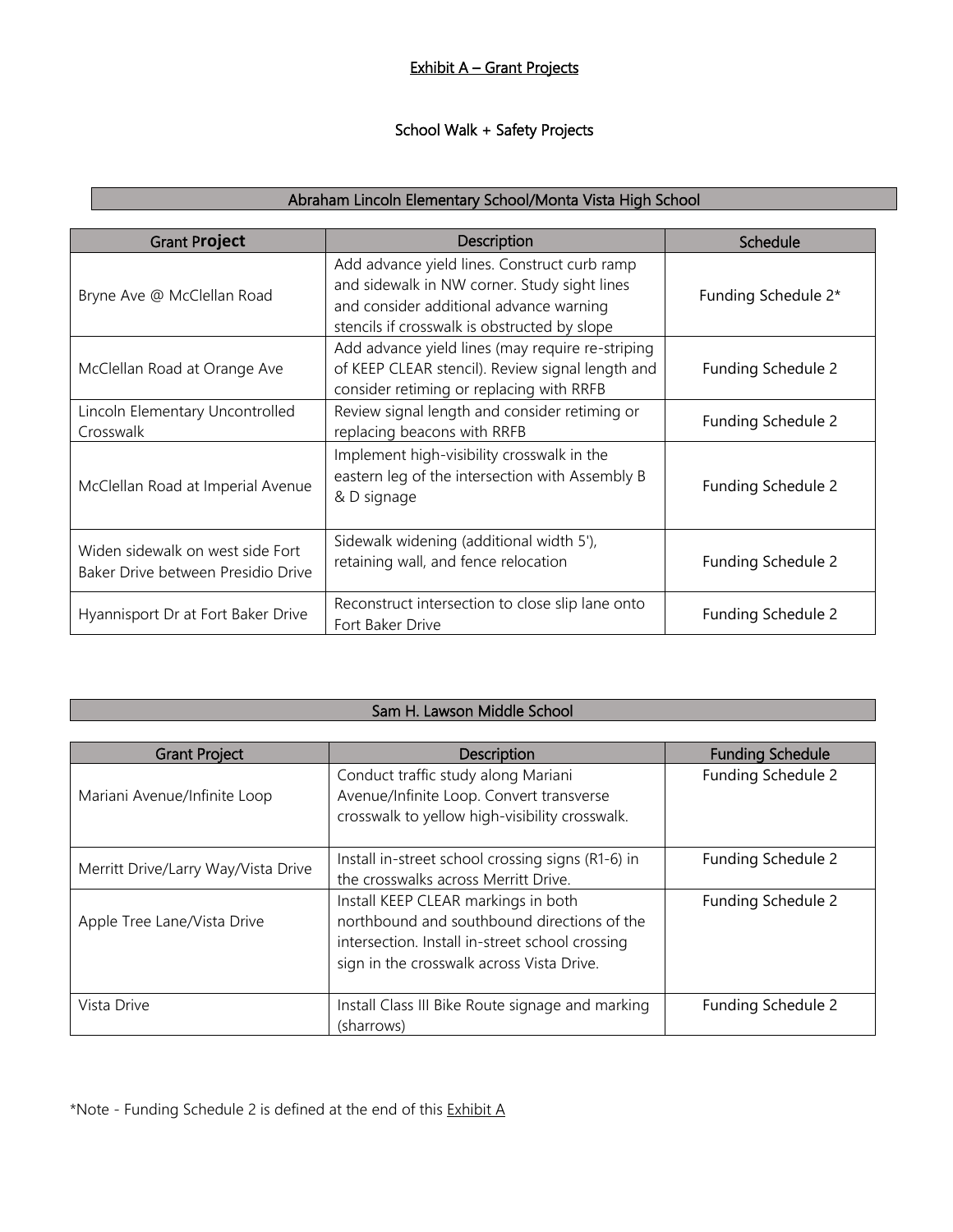#### Sedgewick Elementary School

| <b>Grant Project</b>        | Description                                                                                                                                                                                                                                                                                                                                             | <b>Funding Schedule</b> |
|-----------------------------|---------------------------------------------------------------------------------------------------------------------------------------------------------------------------------------------------------------------------------------------------------------------------------------------------------------------------------------------------------|-------------------------|
| Phil Lane/Finch Ave         | Shift crosswalk across Phil Lane to make x-walks<br>perpendicular. Install ADA-compliant ramps.<br>Remove and relocate stop bar                                                                                                                                                                                                                         | Funding Schedule 2      |
| Tilson Avenue/Tantau Avenue | Install ADA-compliant curb ramps on western<br>corners. Install high-visibility crosswalks. Remove<br>stripe/legend                                                                                                                                                                                                                                     | Funding Schedule 2      |
| Phil Lane Drop-Off          | Widen sidewalk on Phil Lane. Install Loading<br>Zone During School Hours signs on south side of<br>Phil Lane between western drop-off loop<br>driveway and Tantau Avenue. Refresh red curb<br>between driveways. Trim bushes on western side<br>of drop-off loop and bus loop exit. Sidewalk<br>widening by 4ft for 95 LF. Install loading zone<br>sign | Funding Schedule 2      |
| Phil Lane/Tantau Ave        | Install ADA-compliant curb ramps. Install<br>detectable warning surface at either end of<br>median refuge                                                                                                                                                                                                                                               | Funding Schedule 2      |
| Tantau Ave/Barnhart Ave     | Replace existing beacon with rectangular rapid<br>flashing beacon or other LED flashing beacon.<br>Install curb extension at intersection corners.<br>Widen sidewalk on Tantau Avenue to match<br>existing paint on street. Realign high-visibility<br>crosswalk on Barnhart Avenue. Potentially re-<br>work parking lot to alleviate on-street traffic | Funding Schedule 2      |

# Hyde Middle School

| <b>Grant Project</b>         | Description                                                                                                                                                                      | <b>Funding Schedule</b> |
|------------------------------|----------------------------------------------------------------------------------------------------------------------------------------------------------------------------------|-------------------------|
| Shadygrove Drive/Hyde Avenue | Conduct stop sign warrant analysis for Hyde<br>Avenue approach. Install yellow high-visibility<br>crosswalk on east side of intersection. Trim<br>vegetation around intersection | Funding Schedule 2      |
| Disney Lane/Miller Avenue    | Install yellow high-visibility crosswalk. Remove<br>Stripe/Legend                                                                                                                | Funding Schedule 2      |
| Willowgrove Lane/Hyde Avenue | Install curb extensions with ADA-compliant curb<br>ramps on both sides of intersection                                                                                           | Funding Schedule 2      |
| Bollinger Road/Miller Avenue | Install yellow high-visibility crosswalks on all legs<br>of intersection. Remove Stripe/Legend                                                                                   | Funding Schedule 2      |
| Hyde Avenue/Bollinger Road   | Trim vegetation on Bollinger Road                                                                                                                                                | Funding Schedule 2      |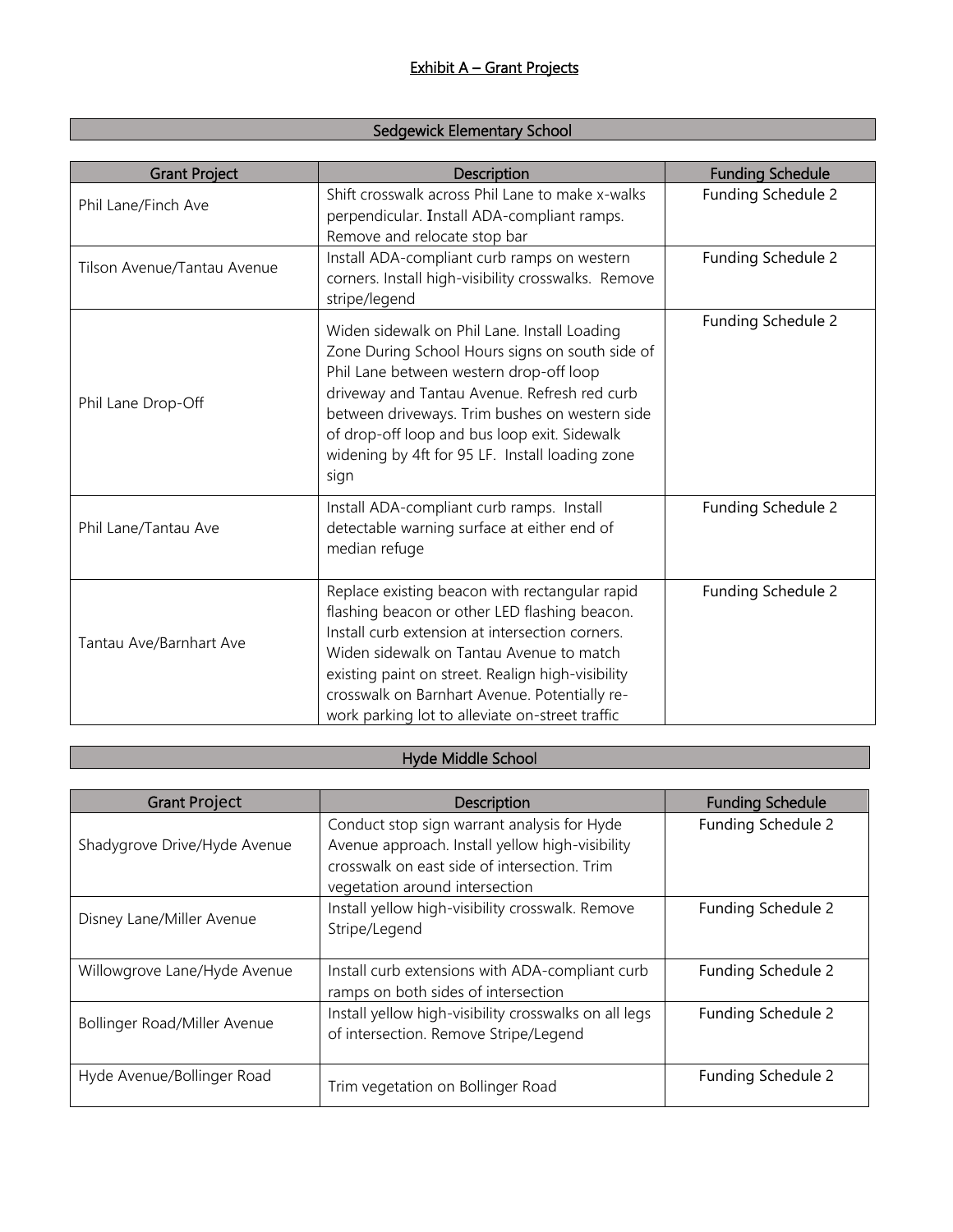#### Garden Gate Elementary School

| <b>Grant Project</b>               | Description                                                                                                                                                                                                                                                                                        | <b>Funding Schedule</b> |
|------------------------------------|----------------------------------------------------------------------------------------------------------------------------------------------------------------------------------------------------------------------------------------------------------------------------------------------------|-------------------------|
| School Drop-Off                    | Shift, extend, & raise pedestrian walkway<br>through parking lot. Install ADA-compliant curb<br>ramps at either end of walkway.                                                                                                                                                                    | Funding Schedule 2      |
| Greenleaf Drive School Frontage    | Trim bushes along sidewalk. Unlock school<br>access gate during drop-off/pick-up. Consider<br>removing parking on the north side of curve.                                                                                                                                                         | Funding Schedule 2      |
| Flora Vista Avenue/Greenleaf Drive | Install yellow high-visibility crosswalk across<br>Greenleaf Drive. Install ADA-compliant curb<br>ramp on southwest corner of intersection                                                                                                                                                         | Funding Schedule 2      |
| Stelling Road/Greenleaf Drive      | Study pedestrian signal timing                                                                                                                                                                                                                                                                     | Funding Schedule 2      |
| Castine Avenue/Greenleaf Drive     | Conduct crossing guard warrant analysis for<br>southbound Castine Avenue. Install yield<br>markings on Castine Avenue                                                                                                                                                                              | Funding Schedule 2      |
| Ann Arbor Avenue/Greenleaf Drive   | Install curb extension and ADA-compliant curb<br>ramp at crosswalks                                                                                                                                                                                                                                | Funding Schedule 2      |
| Ann Arbor Avenue                   | Install yellow high-visibility crosswalks and yield<br>markings across Grenola Drive and Hazelbrook<br>Drive. Trim landscaping. Conduct yield sign<br>warrant analysis on Hazelbrook Drive. Install<br>ADA-compliant curb ramps. Tighten turn radius<br>at corners. Long term: Close sidewalk gaps | Funding Schedule 2      |

#### Homestead High School

| <b>Grant Project</b>  | Description                                                                                                                                                                                                                                                                                                                                                                                                                                                                                                                                                                                     | <b>Funding Schedule</b> |
|-----------------------|-------------------------------------------------------------------------------------------------------------------------------------------------------------------------------------------------------------------------------------------------------------------------------------------------------------------------------------------------------------------------------------------------------------------------------------------------------------------------------------------------------------------------------------------------------------------------------------------------|-------------------------|
|                       |                                                                                                                                                                                                                                                                                                                                                                                                                                                                                                                                                                                                 |                         |
| General               | Install hi-viz x-walks at crossings. Reconstruct<br>SW corner to tighten turning radius. Install new<br>ramp approx. 25 feet west of intersection curb<br>ramp. Add bike path behind bench shelter to<br>connect to Mary Avenue Bridge path. Reduce<br>vehicle lane widths to 11' to convert existing bike<br>lanes to buffered bike lane. Add flexible<br>delineators in buffer space. Consultant for all-<br>red pedestrian phase-\$5,000. Make western<br>driveway right-in, right out. Add exible<br>delineators on Homestead Rd to block vehicles<br>from turning left out of parking lot. | Funding Schedule 2      |
| <b>Bicycle Safety</b> | Pave informal path to allow for safer bicycle<br>access.                                                                                                                                                                                                                                                                                                                                                                                                                                                                                                                                        | Funding Schedule 2      |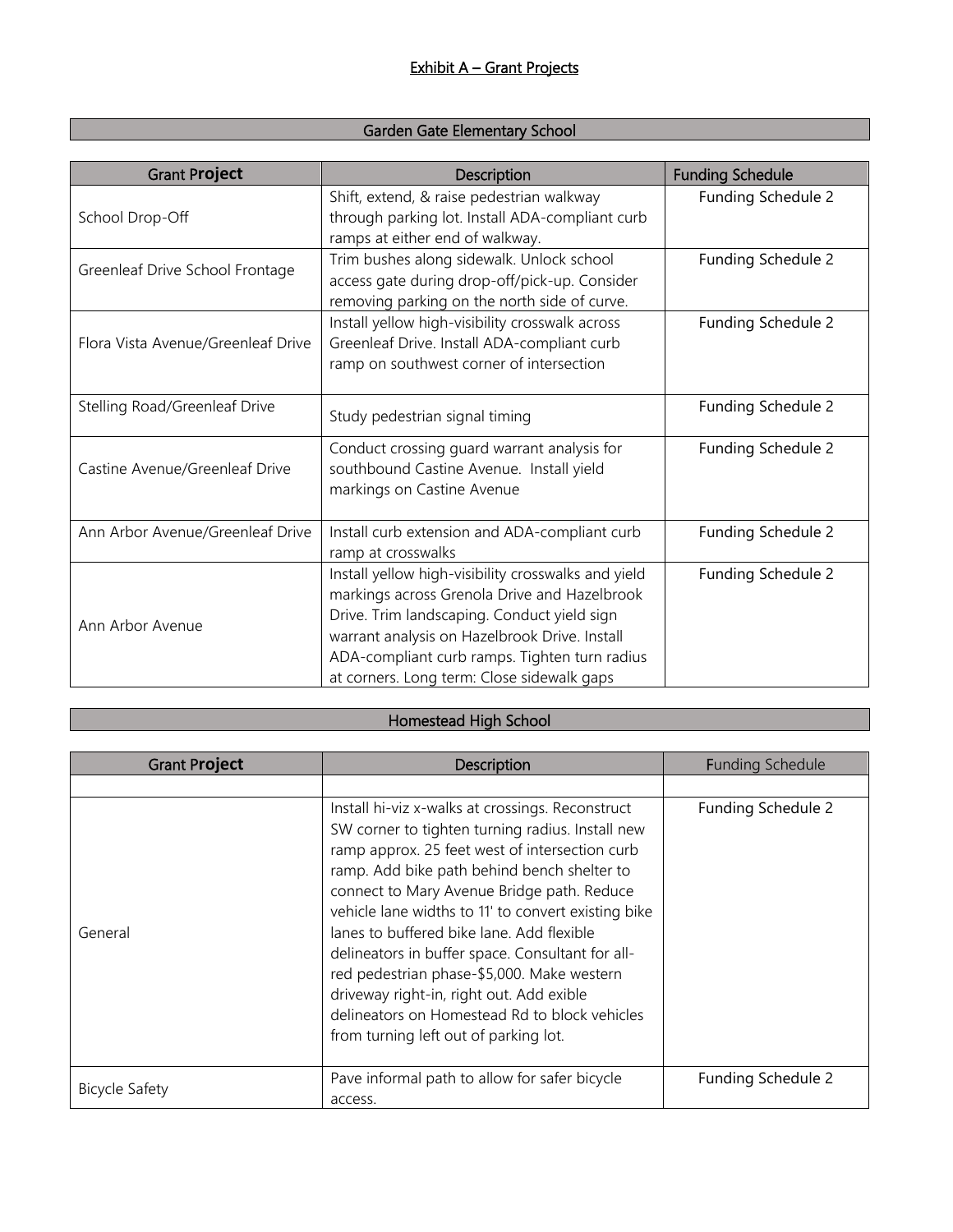# L.P. Collins Elementary School

| <b>Grant Project</b>                         | Description                                                                                                                                                                                                                                                                   | <b>Funding Schedule</b> |
|----------------------------------------------|-------------------------------------------------------------------------------------------------------------------------------------------------------------------------------------------------------------------------------------------------------------------------------|-------------------------|
| Merritt Drive/Blaney Avenue                  | Install ADA-compliant curb ramps. Install high-<br>visibility crosswalks. Conduct traffic signal<br>warrant analysis and evaluate a roundabout.                                                                                                                               | Funding Schedule 2      |
| Blaney Ave/Pear Tree Lane                    | Install ADA-compliant curb ramps. Install School<br>Assembly B signage.                                                                                                                                                                                                       | Funding Schedule 2      |
| Forest Avenue/Plum Tree Lane                 | Install yellow high-visibility crosswalks on all legs<br>of<br>Intersection. Install yield sign and yield line on<br>Toni Court. Install yield lines prior to crosswalks<br>on Forest Avenue.                                                                                 | Funding Schedule 2      |
| Forest Avenue/Blaney Avenue                  | Install curb extension on southwest corner.                                                                                                                                                                                                                                   | Funding Schedule 2      |
| School Frontage                              | Install green conflict striping in bikes lanes.<br>Extend detectable warning surface along drop-<br>off area.                                                                                                                                                                 | Funding Schedule 2      |
| <b>Blaney Avenue/Twilight Court</b>          | Install yellow high-visibility crosswalk across<br>Twilight Court. Install School Assembly B<br>signage.                                                                                                                                                                      | Funding Schedule 2      |
| Bright Horizons Parking Lot/Portal<br>Avenue | Install swing gate at "Staff Parking Only" marking<br>area (to be closed during school hours). Install<br>yellow high-visibility crosswalk at Portal<br>Avenue/Amherst Drive. Install One Way signage<br>at entry and exit driveways to mimic school<br>frontage parking lot. | Funding Schedule 2      |

### William Faria Elementary School

| <b>Grant Project</b>           | Description                                       | <b>Funding Schedule</b> |
|--------------------------------|---------------------------------------------------|-------------------------|
| Scofield Drive/Barbara Lane    | Study feasibility of crossing guard               | Funding Schedule 2      |
|                                | Reconstruct driveways to city standards. Install  | Funding Schedule 2      |
|                                | truncated domes on either side of driveway at     |                         |
|                                | sidewalks. Widen sidewalk at southern end to      |                         |
| School Drop-Off                | approximately 15 feet. Remove pole at exit        |                         |
|                                | driveway, south side. Remove red curb at          |                         |
|                                | southwestern corner. Install "Vanpool Parking     |                         |
|                                | Only" signs at southwestern corner.               |                         |
|                                | Install yellow high-visibility crosswalk across.  | Funding Schedule 2      |
| Pepper Tree Lane/Stelling Road | Pepper Tree Lane. Install Leading Pedestrian      |                         |
|                                | Interval with 5 second. Lead time for all legs of |                         |
|                                | intersection                                      |                         |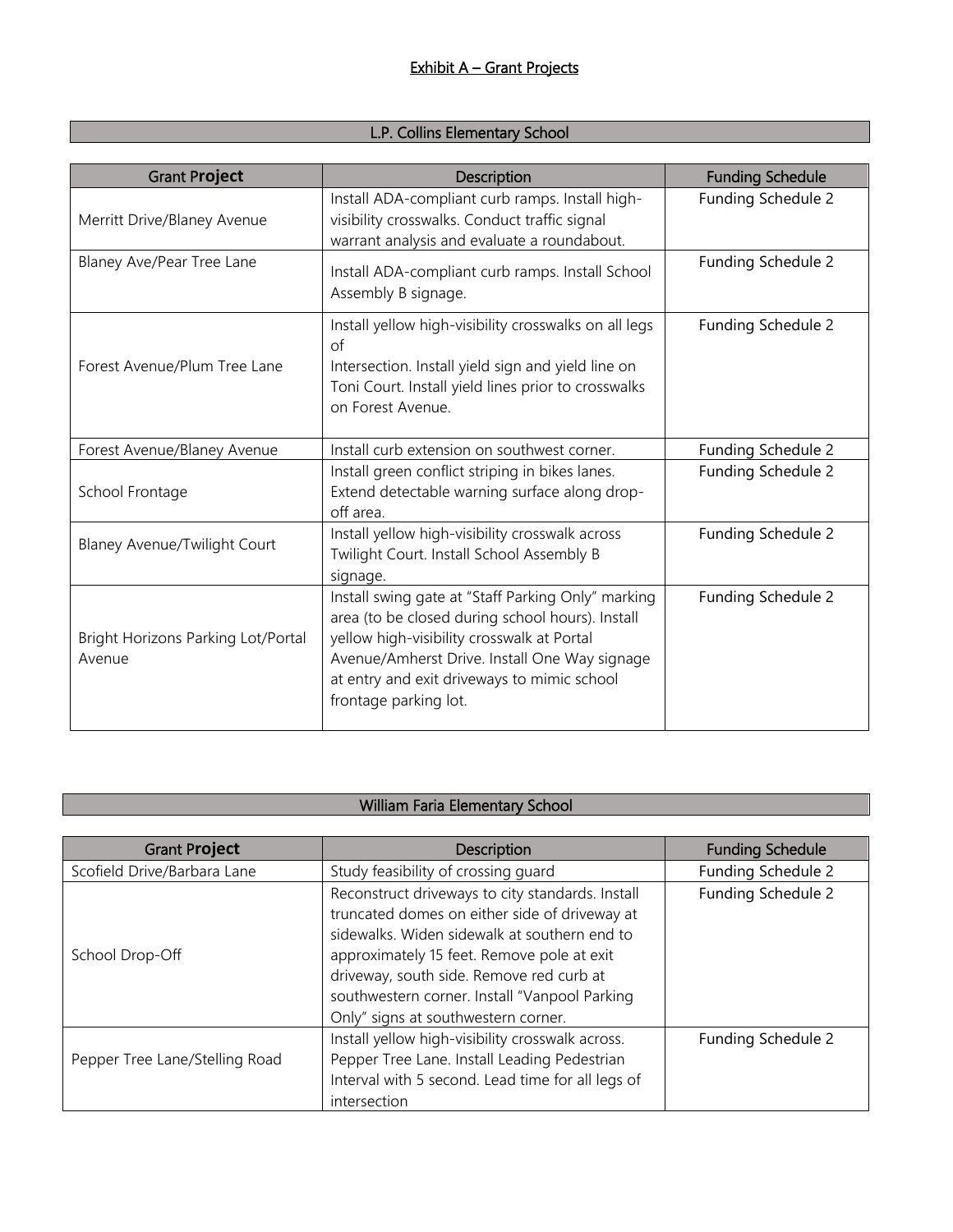#### Exhibit A – Grant Projects

| Pepper Tree Lane/Barbara Lane | Study feasibility of crossing guard. Install school<br>assembly B signage. Install red curb from light<br>pole to driveway. | Funding Schedule 2 |
|-------------------------------|-----------------------------------------------------------------------------------------------------------------------------|--------------------|
| Shelly Drive/Bonny Drive      | Install high-visibility crosswalk across Shelly<br>Drive. Conduct yield sign warrant analysis                               | Funding Schedule 2 |

# Stevens Creek Elementary School

| <b>Grant Project</b>              | <b>Description</b>                                                                                                                             | <b>Funding Schedule</b> |
|-----------------------------------|------------------------------------------------------------------------------------------------------------------------------------------------|-------------------------|
| Bahl Street/Ainsworth Drive       | Conduct crossing guard study                                                                                                                   | Funding Schedule 2      |
| Vista Knoll Boulevard/Bahl Street | Install high-visibility cross-walk across Vista Knoll<br>Blvd. Install ADA-compliant curb ramp. Install<br>KEEP CLEAR marking in intersection  | Funding Schedule 2      |
| Ainsworth Dr/Vista Knoll Blvd.    | Install red curb between curb ramp and Varian<br>Way. Conduct stop sign warrant analysis on Vista<br>Knoll Blvd                                | Funding Schedule 2      |
| Varian Way                        | Improve existing speed bump<br>Ensure vehicle gates in Varian Park parking lot<br>are closed at all times<br>Install red curb north of parking | Funding Schedule 2      |

## Regnart Elementary School

| <b>Grant Project</b>               | Description                                                                                                                                                                                                                                                                                                                                                                                                                                   | <b>Funding Schedule</b> |
|------------------------------------|-----------------------------------------------------------------------------------------------------------------------------------------------------------------------------------------------------------------------------------------------------------------------------------------------------------------------------------------------------------------------------------------------------------------------------------------------|-------------------------|
| General                            | Sidewalk widening by 5ft for 400LF. Install curb<br>and gutter. Remove full size redwood trees.<br>Repaint drop-off loop                                                                                                                                                                                                                                                                                                                      | Funding Schedule 2      |
| Yorkshire Drive                    | Install concrete paths between sidewalk and<br>gates                                                                                                                                                                                                                                                                                                                                                                                          | Funding Schedule 2      |
| Regnart Road/Bubb Road             | Install missing sidewalk. Install yield markings on<br>both sides of crosswalk on Bubb Road, Install<br>curb and gutter                                                                                                                                                                                                                                                                                                                       | Funding Schedule 2      |
| Yorkshire Drive/Yorkshire<br>Court | Widen sidewalk on eastern side of Yorkshire<br>Drive by approximately 3 feet. Install curb<br>extension for southern portion of driveway<br>entrance. Install yellow high-visibility crosswalk<br>across Yorkshire Drive. Install ADA -compliant<br>curb ramp for high-visibility crosswalk. Install<br>yield markings on both sides of crosswalk on<br>Yorkshire Court. Install No Left Turn sign to<br>discourage left turns into driveway. | Funding Schedule 2      |
| Belknap Drive/Yorkshire Drive      | Install curb extension on southeastern corner                                                                                                                                                                                                                                                                                                                                                                                                 | Funding Schedule 2      |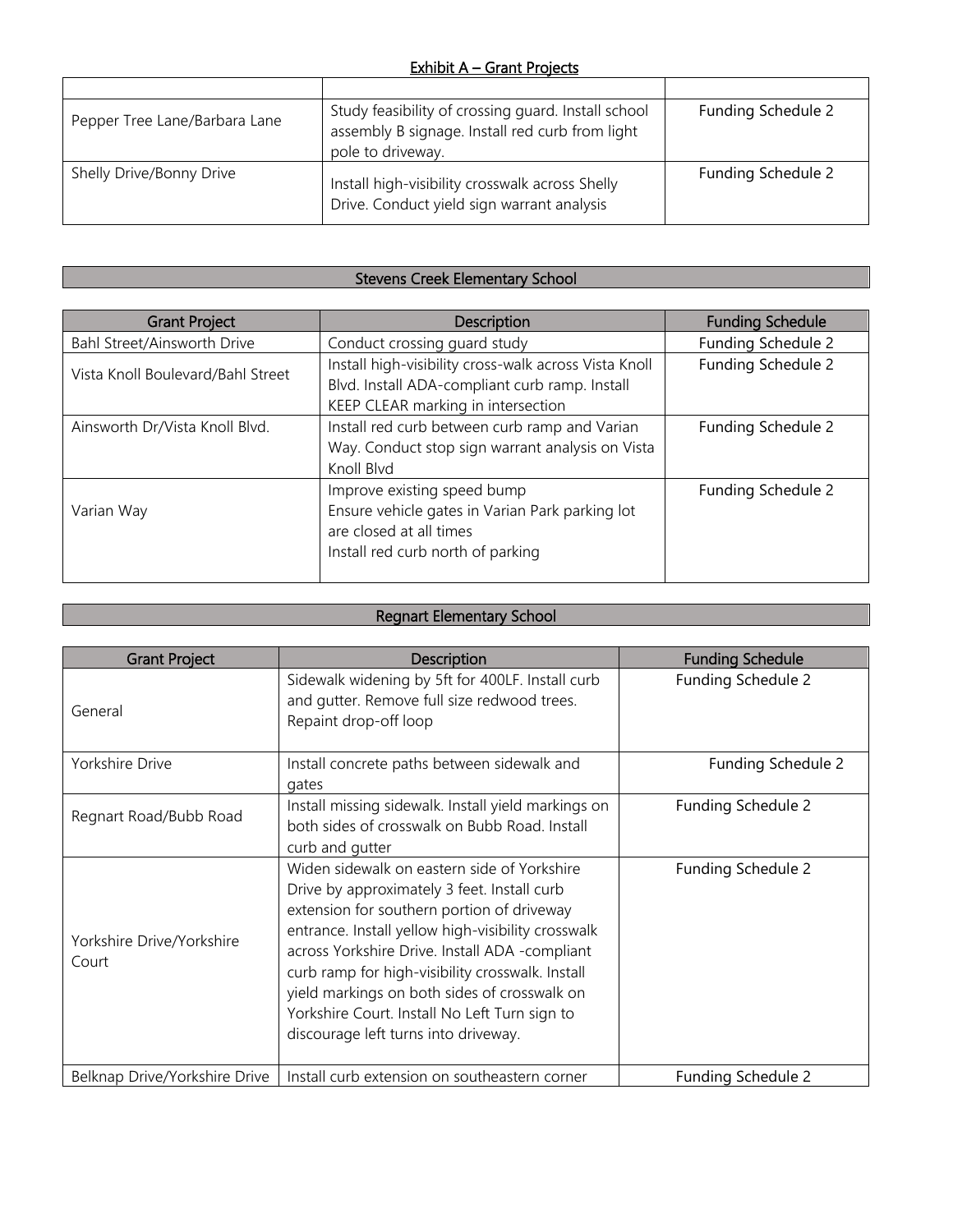#### Cupertino High School

| <b>Grant Project</b>                                         | Description                                                                                                                                                                                                                                                                                                                                                                                                                                                 | <b>Funding Schedule</b> |
|--------------------------------------------------------------|-------------------------------------------------------------------------------------------------------------------------------------------------------------------------------------------------------------------------------------------------------------------------------------------------------------------------------------------------------------------------------------------------------------------------------------------------------------|-------------------------|
| Stevens Creek Boulevard/Finch<br>Avenue                      | Reconfigure intersection to tighten radius on<br>southeast corner to eliminate slip lane. Tighten<br>radius and install ADA-compliant curb ramps on<br>southwestern corner of intersection. Install yellow<br>high-visibility crosswalks on east side and south<br>side of intersection. Long term: Install protected<br>intersection and bicycle signal with Lead Bicycle<br>Interval when separated bikeway is installed along<br>Stevens Creek Boulevard | Funding Schedule 2      |
| Finch Avenue/Sorenson Avenue<br>and Finch Avenue/Craft Drive | Install ADA-compliant curb ramps                                                                                                                                                                                                                                                                                                                                                                                                                            | Funding Schedule 2      |
| Southern Parking Lot                                         | Install raised pedestrian walkways across<br>driveways and reconfigure curbs                                                                                                                                                                                                                                                                                                                                                                                | Funding Schedule 2      |
| Miller Avenue/Calle de Barcelona                             | Study traffic signal timing to add protected left-<br>turn phase onto Calle de Barcelona from Miller<br>Avenue                                                                                                                                                                                                                                                                                                                                              | Funding Schedule 2      |
| Finch Avenue                                                 | Widen sidewalk between Tilson Avenue and<br>emergency access gate north of the baseball field<br>to approximately eight feet                                                                                                                                                                                                                                                                                                                                | Funding Schedule 2      |
| Calle de Barcelona/Finch Avenue                              | Install KEEP CLEAR marking in intersection. Move<br>crosswalk/stop sign closer to Finch Avenue. Install<br>curb extensions and ADA-compliant curb ramps<br>at crosswalk across Finch Avenue clearing and<br>grubbing)                                                                                                                                                                                                                                       | Funding Schedule 2      |

### Eaton Elementary School

| <b>Grant Project</b>         | <b>Description</b>                             | <b>Funding Schedule</b> |
|------------------------------|------------------------------------------------|-------------------------|
| Pacifica Drive/Whitney Way   | Install speed limit sign east of Whitney Way   | Funding Schedule 2      |
|                              | Install sign                                   |                         |
|                              | Replace school Assembly Sign with stop sign on | Funding Schedule 2      |
| Suisun Drive/Farallone Drive | Suisun Drive                                   |                         |
|                              | Remove "State Law Yield to Pedestrians in      |                         |
|                              | Crosswalk" sign                                |                         |
|                              |                                                |                         |
| Farallone Drive              | Raised Crosswalk                               | Funding Schedule 2      |
|                              |                                                |                         |
| Farallone Drive Parking Lot  | Convert some eastern parking spaces to loading | Funding Schedule 2      |
|                              | zone                                           |                         |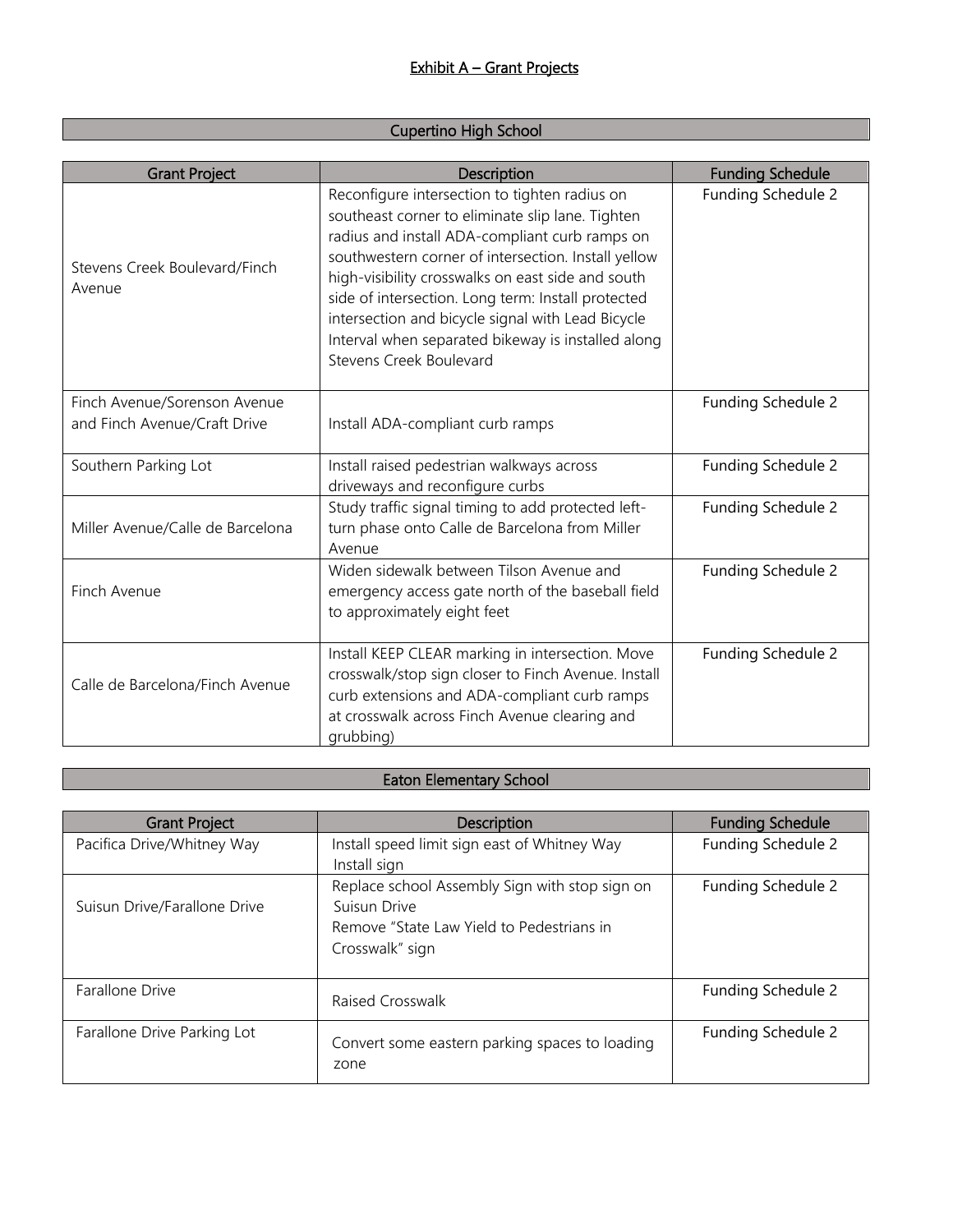#### Exhibit A - Grant Projects

| John Drive/Farallone Drive        | Install red curb on east side of Farallone Drive                                            | Funding Schedule 2 |
|-----------------------------------|---------------------------------------------------------------------------------------------|--------------------|
|                                   | south of parking lot driveway                                                               |                    |
| La Roda Drive/Suisun Drive        | Install yield sign on La Roda Drive. Install high-<br>visibility crosswalk on La Roda Drive | Funding Schedule 2 |
|                                   |                                                                                             |                    |
|                                   | Install ADA-compliant Type F curb ramp                                                      | Funding Schedule 2 |
| <b>Blaney Avenue/Suisun Drive</b> | north of driveway and south of re hydrant                                                   |                    |
|                                   | Pivot eastern end of southern crosswalk to                                                  |                    |
|                                   | connect to new ramp                                                                         |                    |

#### John F. Kennedy Middle School

| <b>Grant Project</b>                                  | Description                                                                                                                                                                               | <b>Funding Schedule</b> |
|-------------------------------------------------------|-------------------------------------------------------------------------------------------------------------------------------------------------------------------------------------------|-------------------------|
| Presido Drive and Bubb Road                           | Conduct STOP sign warrant analysis on Bubb Rd at<br>Presidio Dr.                                                                                                                          | Funding Schedule 2      |
| Shannon Court, Bubb Road,<br><b>Hyannisport Drive</b> | Trim overgrown tree on west side of Bubb Rd.<br>Install yellow high-visibility cross-walk w/ advance<br>stop<br>line across Shannon Court                                                 | Funding Schedule 2      |
| Holly Oak Drive/Bubb Road                             | Install yellow high-visibility crosswalk with advance<br>stop line across Holly Oak Drive.                                                                                                | Funding Schedule 2      |
| Eastern School Drop-Off                               | Install Pull Forward signage at driveway entrance.<br>Repave & widen pathway from sidewalk to<br>school entrance to at least eight feet. Trim<br>landscaping on Bubb Rd at driveway exit. | Funding Schedule 2      |
| Pumpkin Drive/Bubb Road                               | Install yellow high-viz xwalks with advance stop<br>lines                                                                                                                                 | Funding Schedule 2      |

"Funding Schedule 1" shall be as follows:

Grantor shall fund Grant Projects being funded pursuant to Funding Schedule 1 as follows:

(a) the first one-third (1/3) of the Not to Exceed Amount shall be funded within sixty (60) days from the date that: (1) Grantee has obtained all applicable approvals for this Agreement, (2) this Agreement has been mutually executed, and (3) Grantee certifies to Grantor that the Grant Project for which funds are being requested has been approved by the City Council;

(b) the next one-third (1/3) of the Not to Exceed Amount shall be funded within sixty (60) days following commencement of construction on the applicable Grant Project; and

(c) the final one-third (1/3) of the Not Exceed Amount shall be funded sixty (60) days from the date that: (1) the applicable Grant Project has achieved substantial completion, and (2) Grantor has received reasonable back-up documentation evidencing such completion as well as the total amount spent for the specific Grant Project for which funding is being sought.

For the final one-third of any Not to Exceed Amount for any Grant Project being funded pursuant to Funding Schedule 1, if Grantee spends less than the total Not to Exceed Amount for such project, Grantor shall fund Grantee the lesser amount